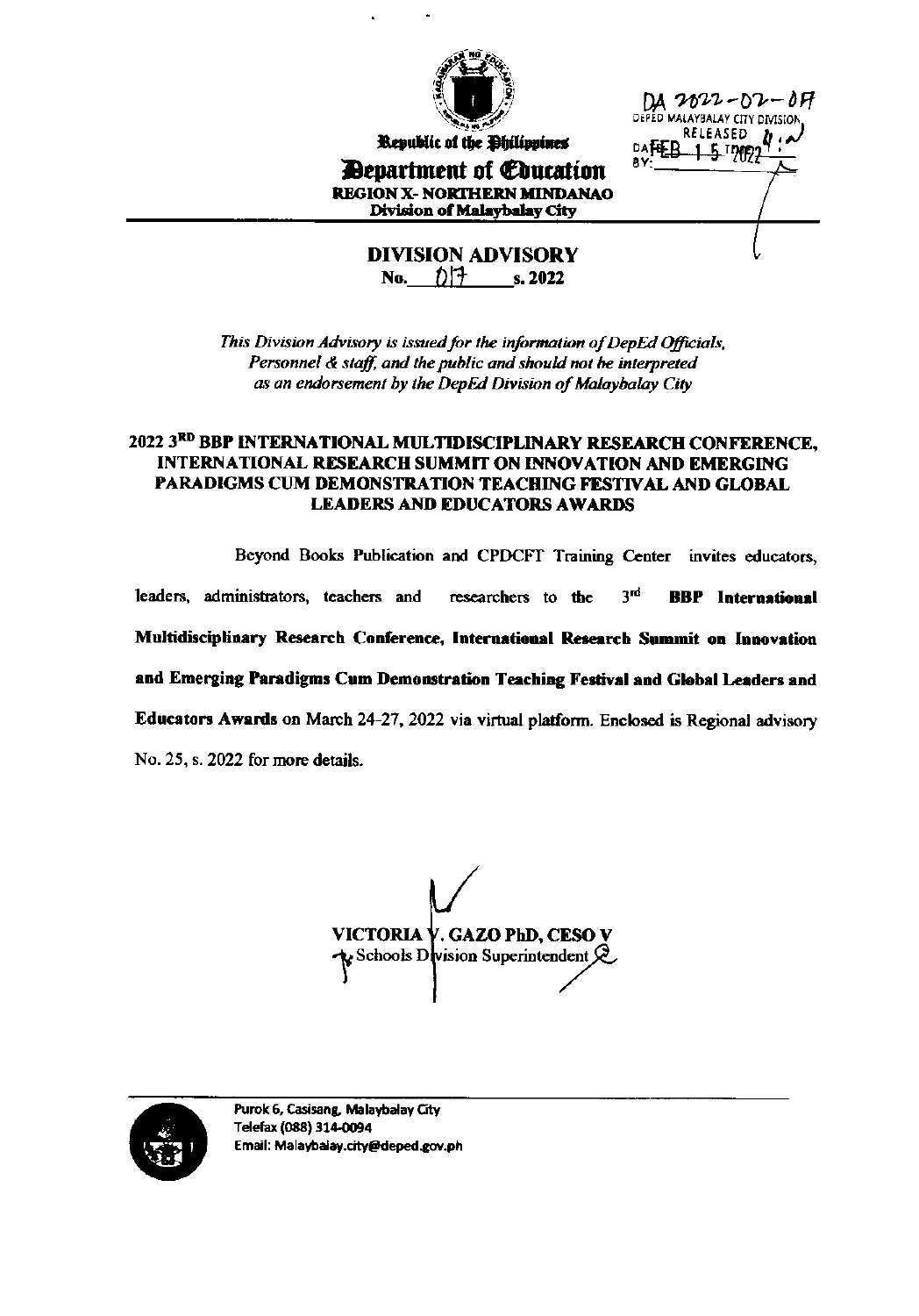

Republic of the Ohilippines *Penartment of Education* **REGION X - NORTHERN MINDANAO**   $O$ <sup>109</sup>

Office of the Regional Director

### Regional Advisory No.  $25$ , s. 2022

January 28, 2022 In compliance with DepEd Order No. 8, s. 2013, this Advisory is issued not for endorsement per DO 28, s. 2001, but for the information of DepEd Officials. personnel/staff, and the concerned public. (Visit deped 10.com)

#### 3RD BBP INTERNATIONAL MULTIDISCIPLINARY RESEARCH CONFERENCE-**GLOBAL LEADERS AND EDUCATORS AWARDS**

Beyond Books Publication Philippines invites educators, leaders, administrators, teachers, and researchers to its 3rd International Multidisciplinary Research Conference-Global Leaders and Educators Awards via virtual platform, on March 24-27.

The conference and leadership summit aims to give opportunity for educators to disseminate their research findings to a wider audience; provide an avenue for interaction between and among academicians, researchers, and professionals; build networks and linkages with other researchers in other primary, secondary, colleges, and universities; gain valuable knowledge and skills from research experts and gurus; and collaborate among international teaching professionals and researchers.

Attached are copies of the invitation and other documents for reference.

For information and appropriate action.

**B. BAYOCOT, CESO III DR. ARTU** tegional Director

 $Code:$ 

/PPRD-anne



DepEd Regional Office X, Zone 1, Upper Balulang, Cagayan de Oro City (088) 856-3932 | (088) 881-3137 | (088) 881-3031 Department of Education Region 10 region10@deped.gov.ph http://deped10.com

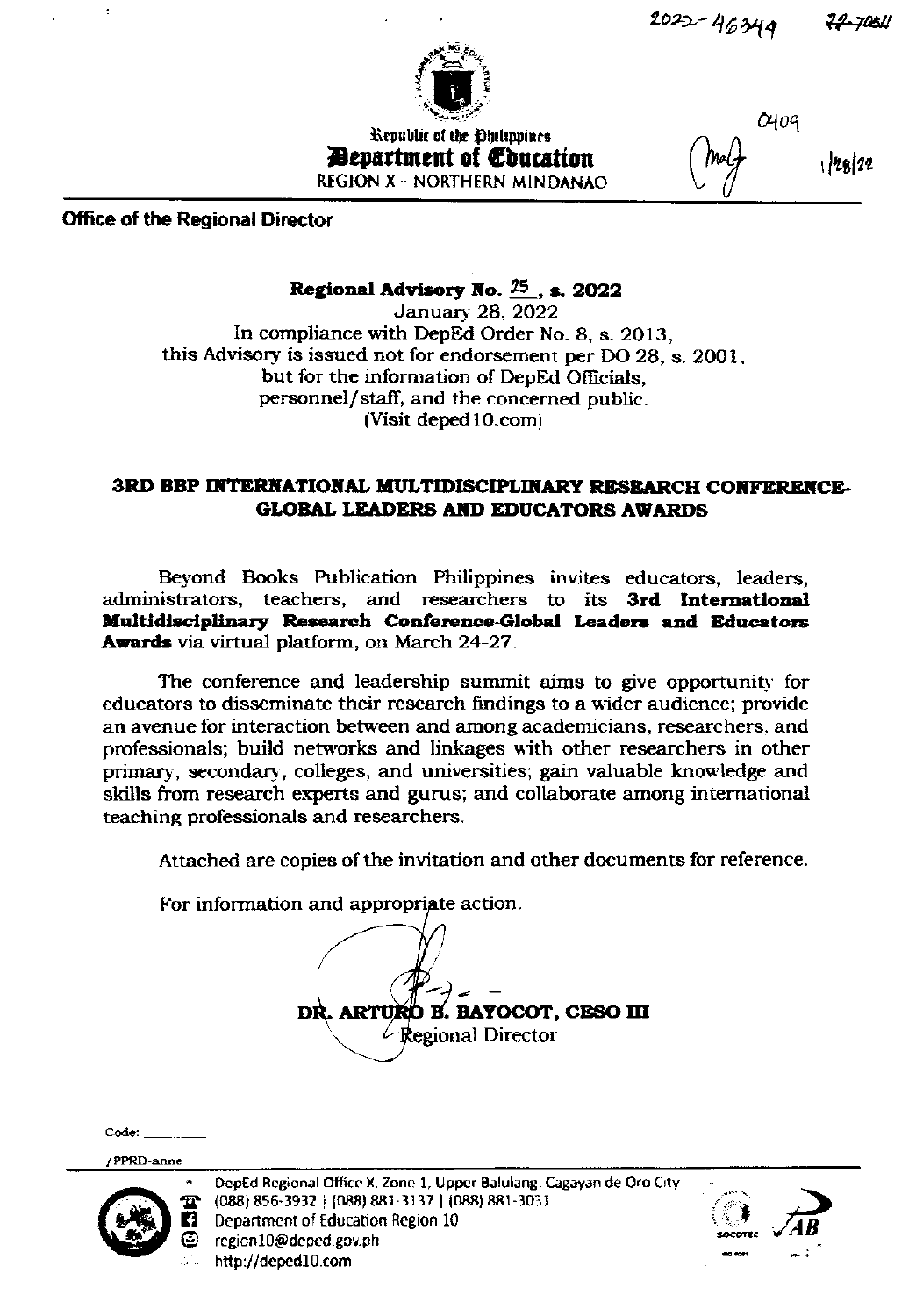

January 22,2022

### DR. ARTURO B. BAYOCOT

CESO III, REGIONAL DIRECTOR DepEd Region X

Dear Dir. Bayocot,

Greetings of Peace!

BEYOND BOOKS PUBLICATION, a CPD London Registered Provider and ISO Certified is Book Publishing registered in Macabebe, Pampanga and Greeley, Colorado, USA in partnership with CPDCFT Training Center , a Regislered CPD Provider by the Philippine Regulation Commission and AL ASYARIAH MANDAR UNIVERSITY, West Sulawesi, will virtually hold a Four-Day Event entitled " 3RD BEYOND BOOKS PUBLICATION - INTERNATIONALMULTIDISCIPLANRY RESEARCH CONFERENCE (3rd BBP-IMRC), INTERNATIONAL LEADERSHIP SUMMIT ON INNOVATION AND EMERGING PARADIGMS CUM DEMONSTRATION TEACHING & GLOBAL LEADERS AND EDUCATORS AWARDS" on March 24-27, 2O22. This actvity will be collaborated with UNIVERSITAS MUHAMMADIYAH, Sidenreng , Rappang lndonesia , COLORADO GLOBAL SCHOOLS, Colorado, USA, ORIENTAL UNIVERSITYI - India and WITTYGOSSIP ASSOCIATION, lndia

The conference and leadership summit aim to: (1) give opportunity for educators to disseminate their research findings to a wider audience; (2) provide an avenue for interaction between and among academicians, researchers and professionals: (3) build networks and linkages with other researchers in other primary, secondary, colleges and universities; (4) gain valuable knowledge and skills from research experts and gurus; and (5) collaborate among intemational teaching professionals and researchers.

Along with the research conference is the Global Leaders and Educators Award which is an annual undertaking of Beyond Books Publication (BBP) that recognizes educators and leaders in all academic institutions who have displayed exemplary work performances and made significant contributions to the profession and community at large. The conferment of award aims to encourage and move educators and leaders to improve their craft and inculcate passion to continuously improve teaching delivery with the end of producing equipped, skilled and globally competitive graduates. The search is grounded on the meritorious achievements of deserving educator and leader which brings inspiration and make an exceptional impact to the lives of the learners which warrant recognition and celebration throughout the world.

The activity supports the continuing professional development of teachers as stated in DepEd Order No. 42, series of 2017 or the Philippine Professional Standard for Teachers (PPST) which recognizes and supports teacher vital role in raising student achievement by enhancing quality education for sustainable nation building. The standards described the expectations of teachers' increasing levels of knowledge, practice and professional engagement. Likewise, the provisions of DepEd Order No. 39, series of 2016 otherwise known as Adoption of the Basic Education Research Agenda which shall guide in the conduct of basic education research lo ensure alignment with DepEd's vision, mission, and goals, maximize existing resources, and set up platforms for the sharing and uses of results.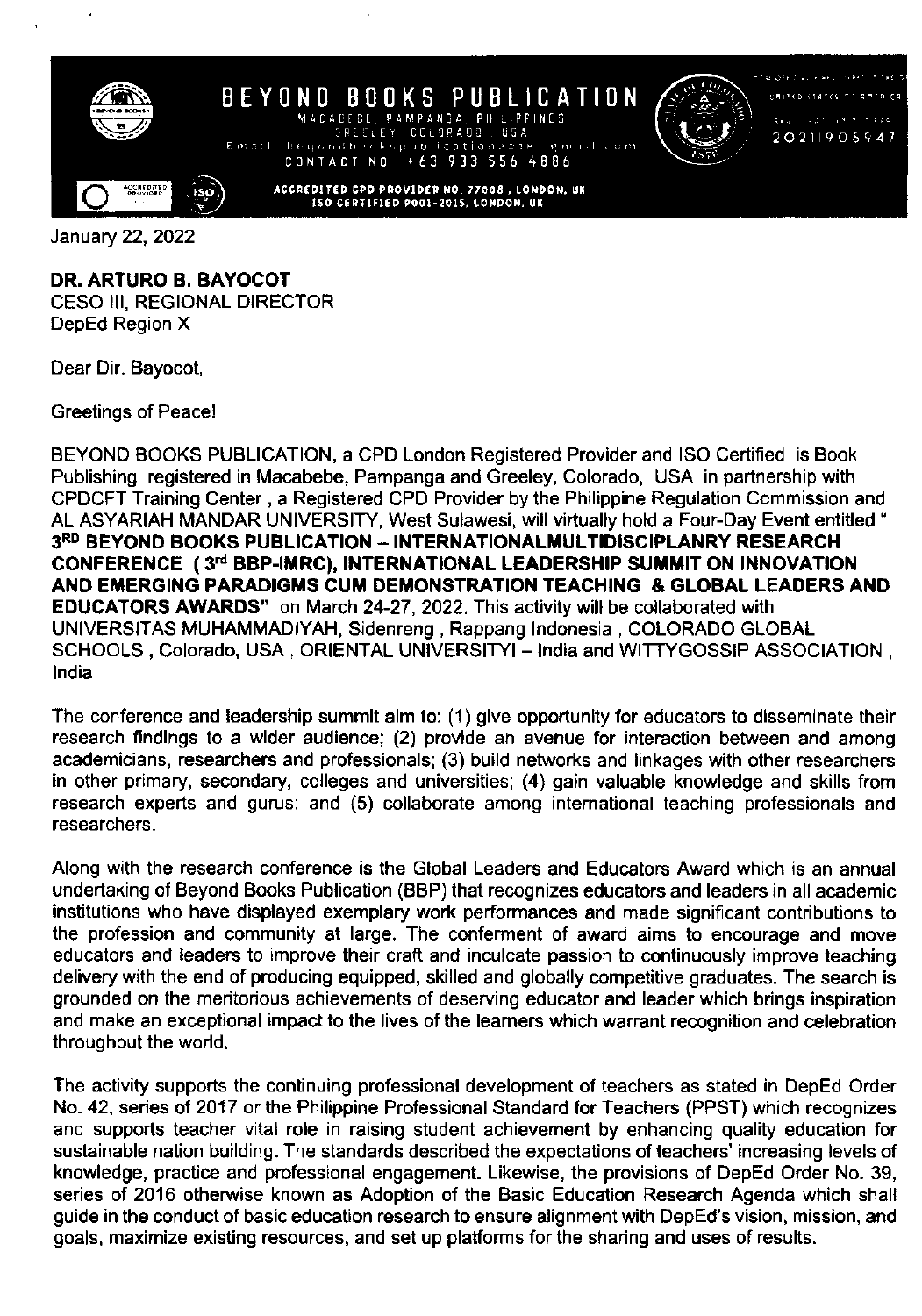

On the other hand, the Demonstratjon Teaching Festival aims to: (1) provide an opportunity for teachers to have a benchmarking on best practices of teachers teaching the subject; (2) give teachers an opportunity to interact with experts in the field of specialization; (3) collaborate with teachers for an exchange ot ideas in terms of pedagogies and strategies (MELCS Based) considering geographical setting in teaching the subject; (4) build networks with teacher-researchers, scholars and experts; and (5) create a group of highly esteemed professional promoting a global standard of education.

Moreover, selected research paper presented during the conference can be published in the International Journal of Advanced Multidisciplinary Studies with ISSN 2782-893X with a very minimal publication fee and TUKLAS, A National Joumal on Philippine Studies, our new Joumal to be launched on the same event.

In lieu of the foregoing, the undersigned would like to seek an ADVISORY from your office to enjoin<br>DepEd teachers to participate in the above activity. Details of the conference and award are available in the Facebook Page of Beyond Books Publication or may contact via email at beyond bookspublication 2018@gmail.com and mobile number at (+63) 933 556 4886.

Other information about the compay are posted in the following platform: Website : https://www.ijams-bbp.net/; FB Page: https://www.facebook.com/BeyondBooksPublication and YouTube Channel: https://www.voutube. com/channel/UCaQP4bepWXnTvw2lwmlNnBw / BEYOND BOOKS PUBLICATION Tv

Truly yours,

LEONILO **5.** CAPULSO, LPT, MRS, MAEd, SMRIEDR, Dhum, DPhil, PhD President/ CEO , BEYOND BOOKS PUBLICATION, Editor-in-Chief, International Journal of Advanced Multidisciplinary Studies Organizer, 2<sup>nd</sup> Global Leaders and Educators Awards-International Multidisciplinary Research **Conference** Email: leonilocapulso102017@gmail.com/ beyondbookspublication2018@gmail.com Macabebe, Pampanga, Philippines Greeley, Colorado, USA CP No. 09335564886

 $C$ tabiolo

DR. CINDER DIANNE L. TABIOLO CAS-Associate Dean Jose Rizal Memorial State University CONFERENCE CO-CHAIR 09688546927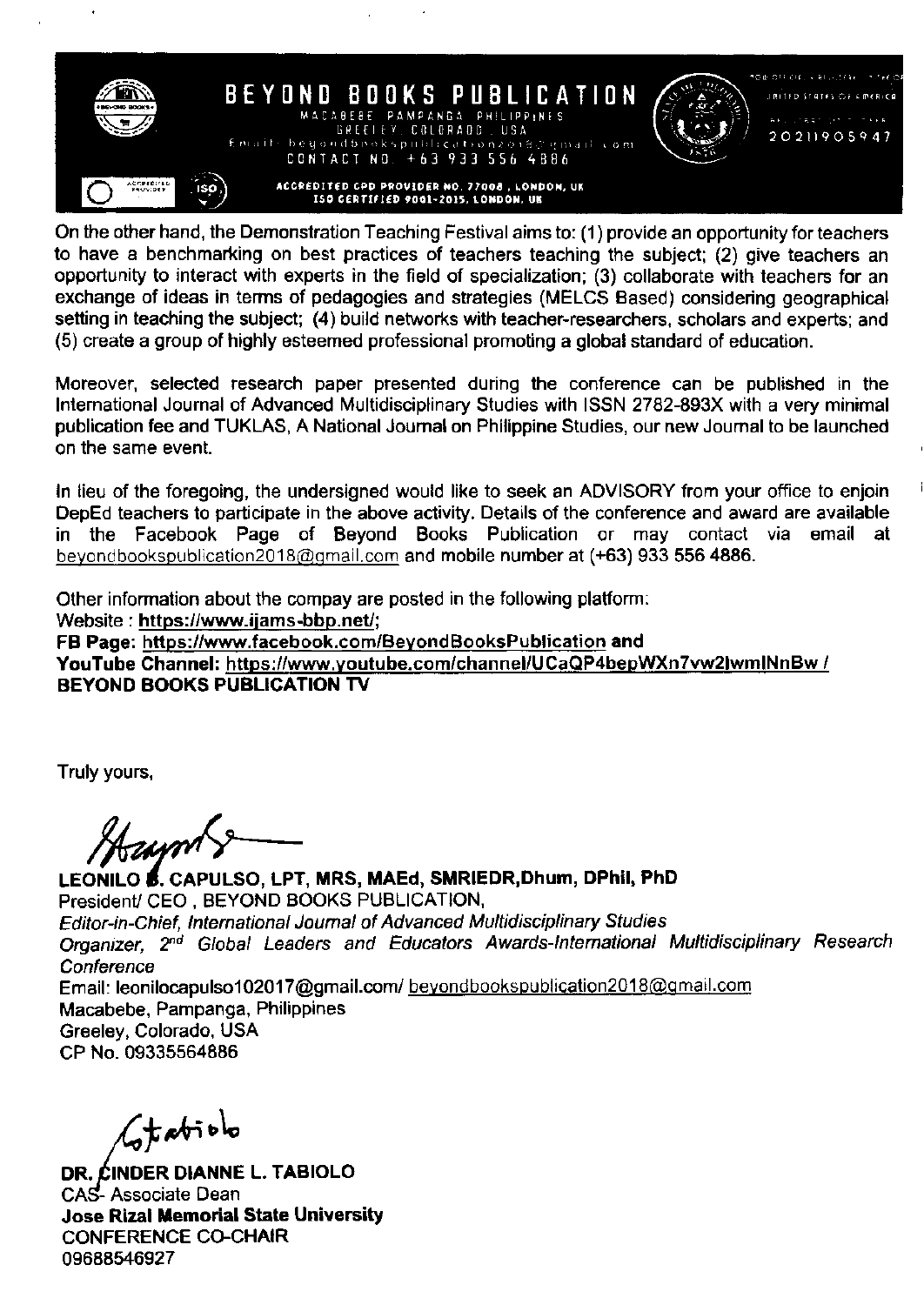



**ROW OFFICIALLY RECISTERED. B THE Q UNITED STATES OF REERICA** 

20211905947

ACCREDITED CPD PROVIDER NO. 77008, LONDON, UK<br>ISO CERTIFIED 9001-2015, LONDON, UK

CONTACT NO. +63 933 556 4886

MACABEBE, PAMPANGA, PHILIPPINES GREELEY, COLDRADO, USA

JOEL N. DELA CRUZ, MBA, JD **HEAD, Legal Department Beyond Books Publication CONFERENCE CO-CHAIR** 

 $u^{\alpha+1}$ 

**MARIQUIT M. OBRERO, PhD** Professor III, UNIVERSITY OF NORTHERN PHILIPPINES Vgan City International Event Chair/Conference Co-Chair **BBP-IMRC 2020** 

**SANNY S. MAGLENTE, LIB, PhD** Dean, MASBATE COLLEGES City of Masbate International Event Chair/Conference Co-Chaiir **BBP-IMRC 2020**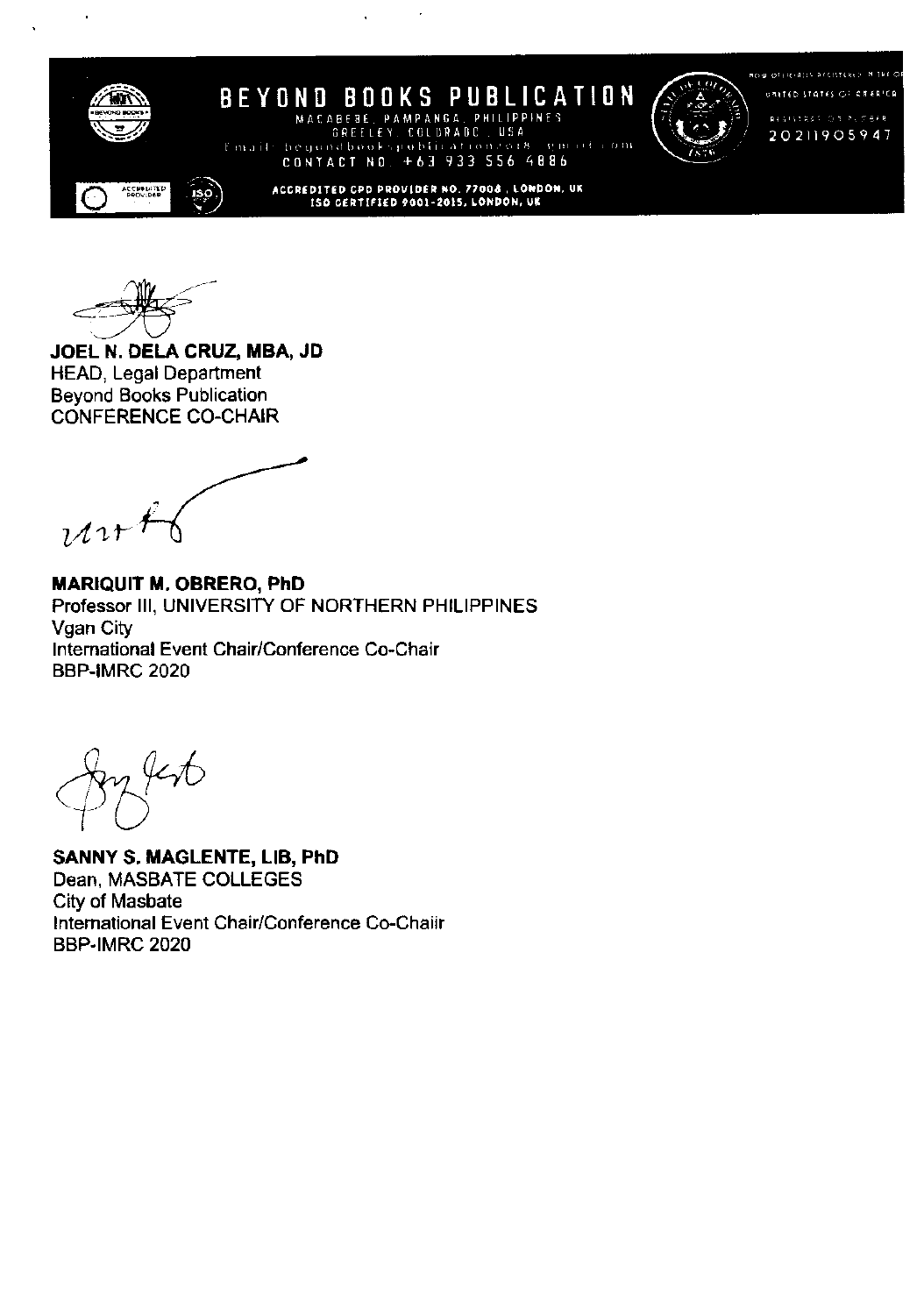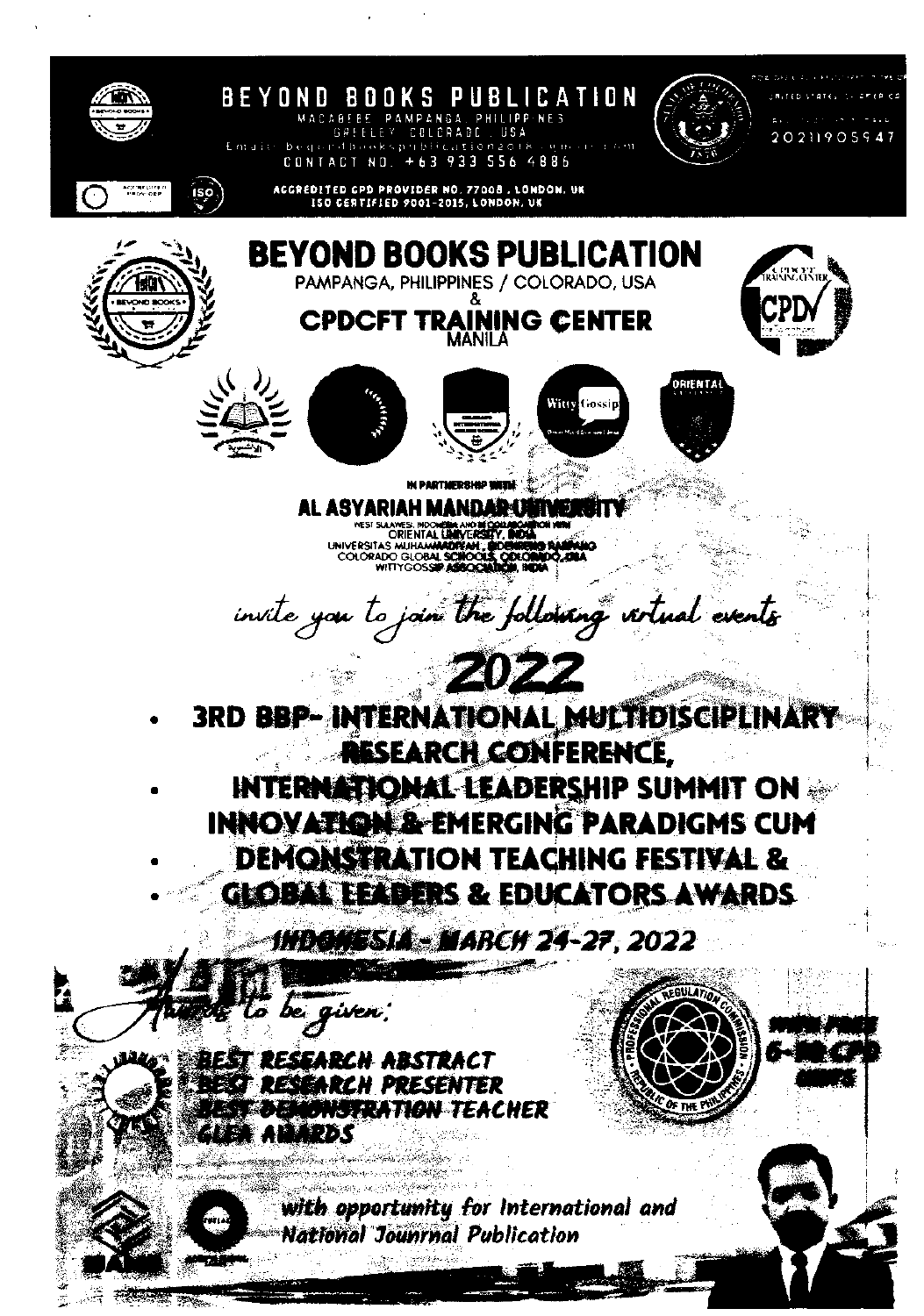

**BEYOND BOOKS PUBLICATION** MACABEBE, PAMPANGA, PHILIPPINES<br>GREELEY, COLORADO, USA

**ROB OFFICIALLY REGISTERED IN THE OF** UNITED STATES OF AMERICA

> REGISTRATION BUDBER-20211905947

ACCREDITED GPD PROVIDER NO. 77008 , LONDON, UK<br>ISO CERTIFIED 9001-2015, LONDON, UK

Email: beyondbookspublication2018@gmail.com CONTACT NO. +63 933 556 4886



 $\mathcal{P}(\mathcal{A}^{\mathcal{A}}_{\infty},\mathcal{A}^{\mathcal{A}}_{\infty},\mathcal{A}^{\mathcal{A}}_{\infty})$ 

NATIONAL LIBRARY OF THE PHILIPPINES 1.M. Kalan Street, Fruits, Maniki, 1000 Philippines



**ISSN National Centre of the Philippines Bibliographic Services Division** 

**Certificate of Registration** 

Serupiko ng Pagrehistro

This is to certify that the publication International Journal Of Advanced Multidisciplinary Studies Ito ay pagpapatunay no ang inilathata na International Journal Of Advanced Multidisciplinary

**Studies** 

has been registered in the ISSN Registry as per the details below ay nakarehistro sa pagpapatala ng ISSN-ayon sa mga detalye sa ibaba.

International Standard Serial Number (ISSN). Languagets) / Wika Frequency / Dalax Format / Pormat Publisher / Naglathala

2799-0664 English, I ilipino **Monthly** Online **Bevond Books Publication** 

**ROMNICK HENRIC HENRY M. GAYANILO** 

Librarian II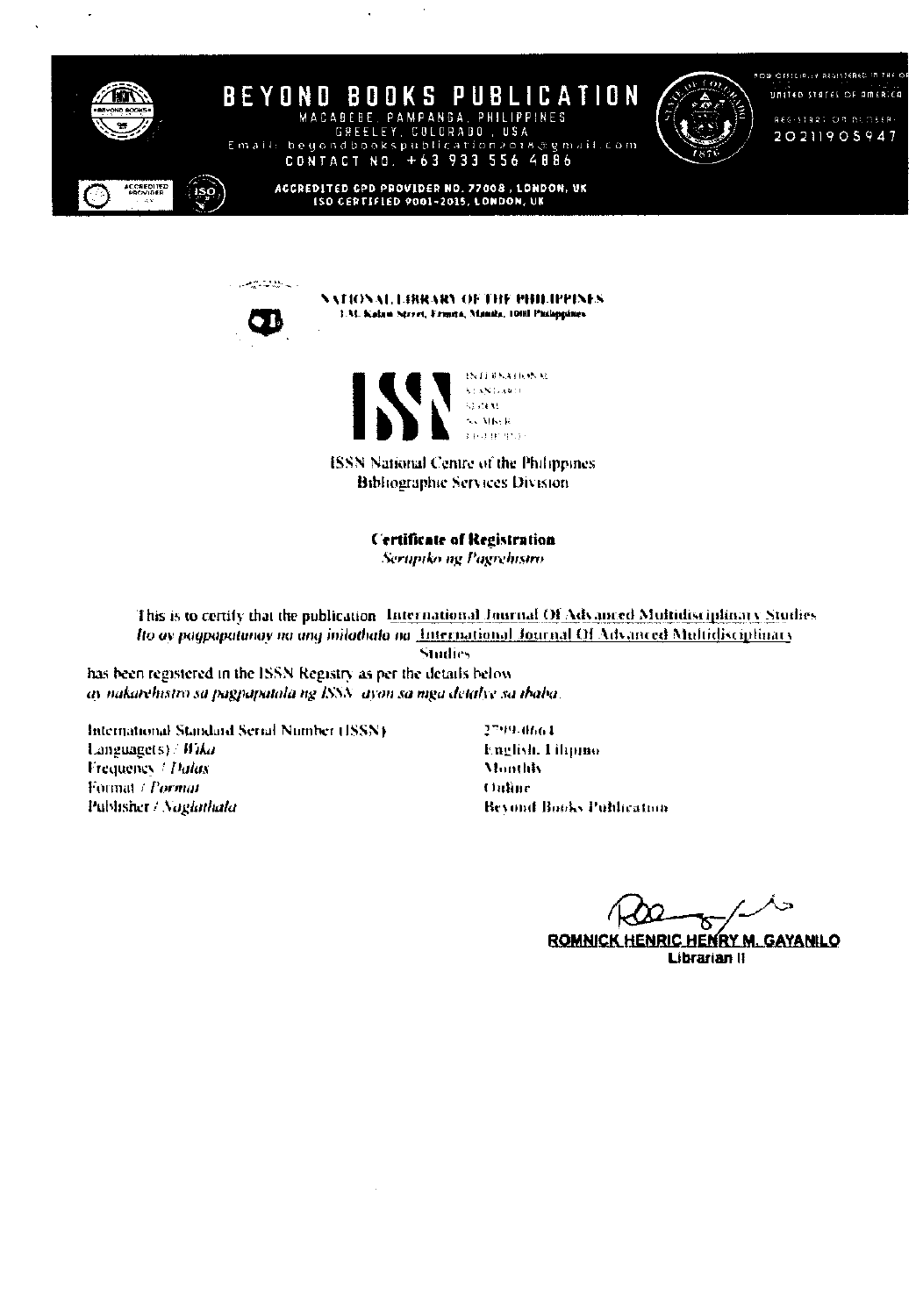

BEYOND BOOKS PUBLICATION MACABEBE PAMPANGA **IDDINES** COLCRADO US A



 $\epsilon$  out

4886

KOR OFFICE IN FIGHTING Shirted stares are amended **CALACTERS** 20211905947

CONTACT NO. +63 933 556

begondbookep

ACCREDITED CPD PROVIDER NO. 77008 , LONDON, UK<br>ISO CERTIFIED 9001-2015, LONDON, UK



Republic of the Ohilippines Department of Education DepEd Complex, Meralco Avenue, Pasig City

## **CERTIFICATION**

This is to certify that

## **BEYOND BOOKS PUBLICATION**

has completed the Online Orientation for Learning Service Providers in relation to its application for Authorization as Learning Service Provider and for Program/Course Recognition pursuant to DepEd Order No. 1 s. 2020 (Guidelines for NEAP Recognition of Professional Development Programs and Courses for Teachers and School Leaders) held on May 6, 2021.

Given this 20th day of May in the Year of Our Lord 2021.

**JOHN A** OLD S. SIENA Director IV

NEAP-OOLSP-2021-24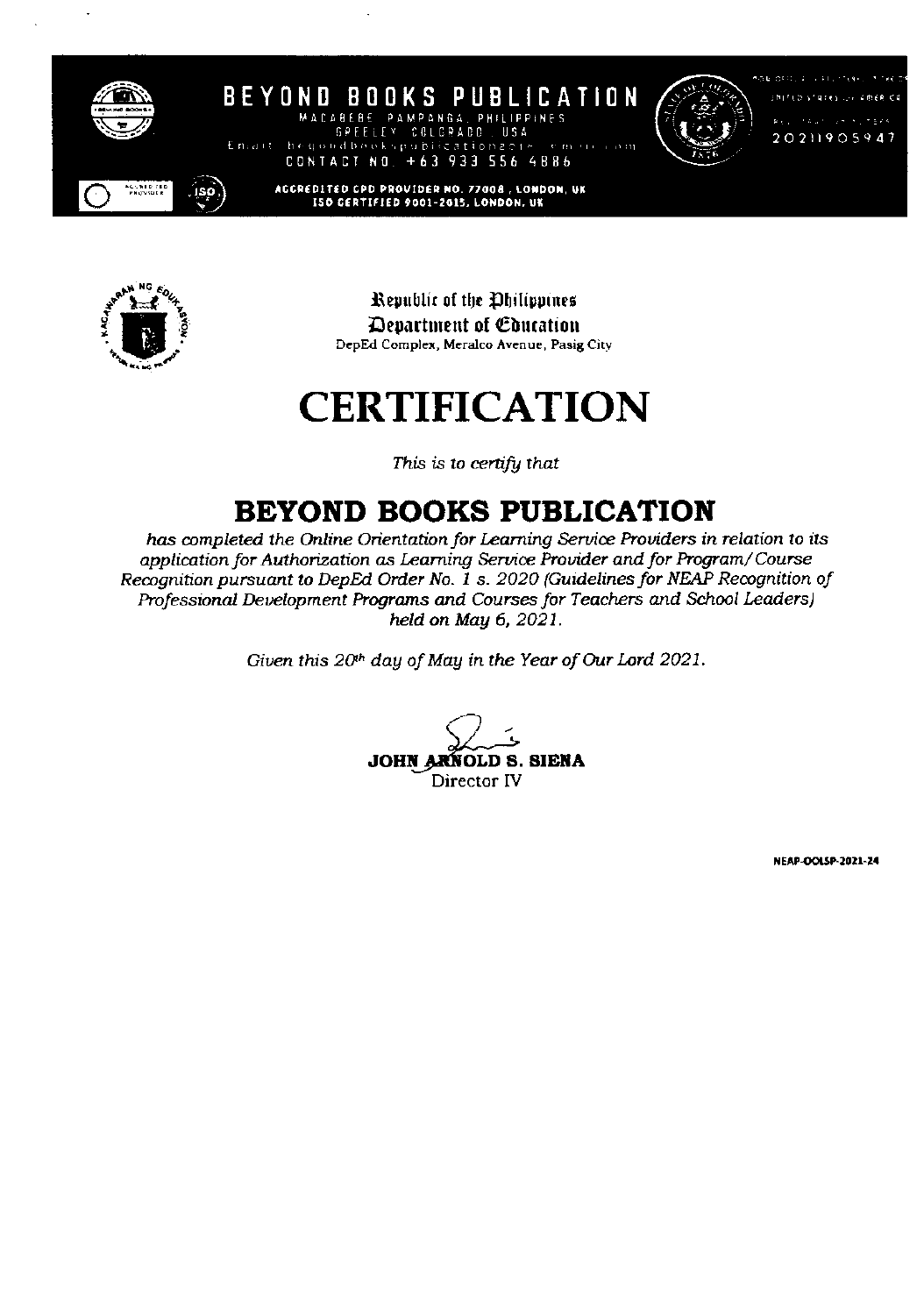

BEYOND BOOKS PUBLICATION MACABEBE. PAMPANGA **PHILIPPINES** COLORADO USA g mail.com Email: beu 4886 CONTACT  $+63$ 933 556 N N



OU OFFICIALLY RESERVED IN THE O UNITED STATES OF AMERICA

> **ACCISTS ATION NUCLES** 20211905947

# Certificate

ACCREDITED CPD PROVIDER NO. 77008, LONDON, UK<br>[SO CERTIFIED 9001-2015, LONDON, UK

This is to Certify that

### **BEYOND BOOKS PUBLICATION**

27 SAN GABRIEL, MACABEBE, **PAMPANGA, PHILIPPINES** 

has been found in Compliance with requirements of **Quality Management System** 

# ISO 9001:2015

for the following scope:

**BOOKS AND JOURNAL PUBLICATIONS,** PROFESSIONAL DEVELOPMENT TRAINING, **LOCAL & INTERNATIONAL RESEARCH CONFERENCES, GLOBAL AWARDS AND RECOGNITION** 

| Certificate No.                         | $:$ QMS/023148/0721       |
|-----------------------------------------|---------------------------|
| Original Certificate Date: 26-July-2021 |                           |
| <b>Issue Date</b>                       | $\approx 26$ -July-2021   |
| <b>Expiry Date</b>                      | $\frac{1}{25}$ -July-2024 |

To check this certificate status visit: "http://uasi.uk.com/certifiedorganization.html"





Authori Signature

**Quality Control Certification** UK Office: 1929, Chynoweth House.<br>Trevissome Park, Truro-TR48UN, Cornwall UK India Office: 2nd Floor, Aman Market. Narela Mandi, Delhi - 110 040, India

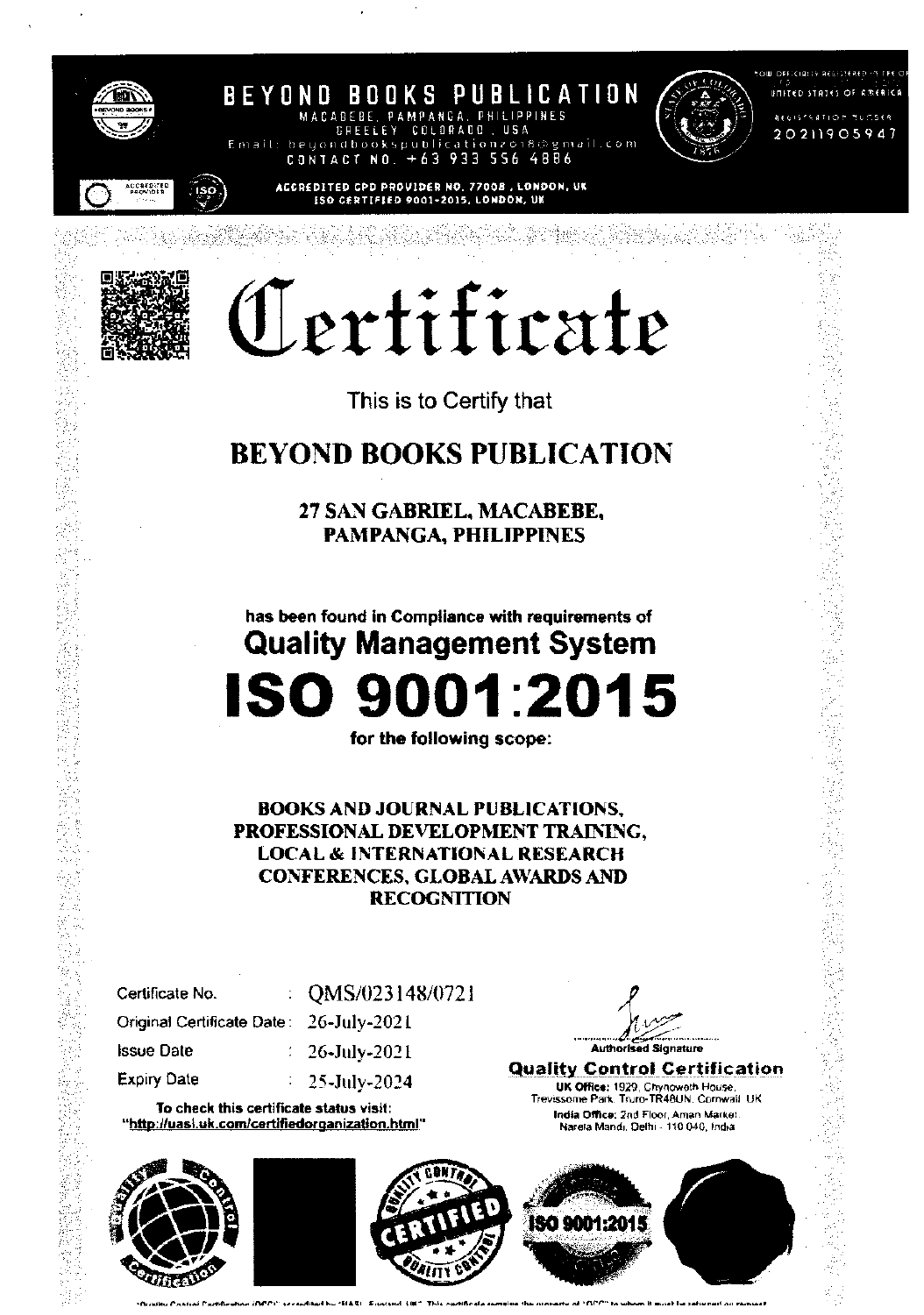

**BEYOND BOOKS** PUBLICATION PAMPANGA it com 4886 CONTACT  $N<sub>0</sub>$  $+63933556$ 



 $\mathcal{O}(\mathcal{A})$  and  $\mathcal{O}(\mathcal{A})$  and  $\mathcal{O}(\mathcal{A})$  and  $\mathcal{O}(\mathcal{A})$ 

URITED STATES CF RINER CA **Haar with**  $\pm$  3.4  $\mu$ 

20211905947

ACCREDITED CPD PROVIDER NO. 77008 , LONDON, UK<br>ISO CERTIFIED 9001-2015, LONDON, UK



This is to certify that

## **BEYOND BOOKS PUBLICATION**

is an accredited

# **CPD Provider**

**Accreditation Number:** 

#779008

Date:

23:04.2021

Mick Judge **Managing Director** 

71 Shelton Street, Covent Garden, Condon, WD2H 9J0 (+44) 208 3966 340 (infu@thecpd.group.) ...

وتعصصها المتعاونة

المراجا والانتقاض ويتستطيب

 $\mathcal{L}^{\mathcal{L}}$  and  $\mathcal{L}^{\mathcal{L}}$  and  $\mathcal{L}^{\mathcal{L}}$ 

 $\sim 100$